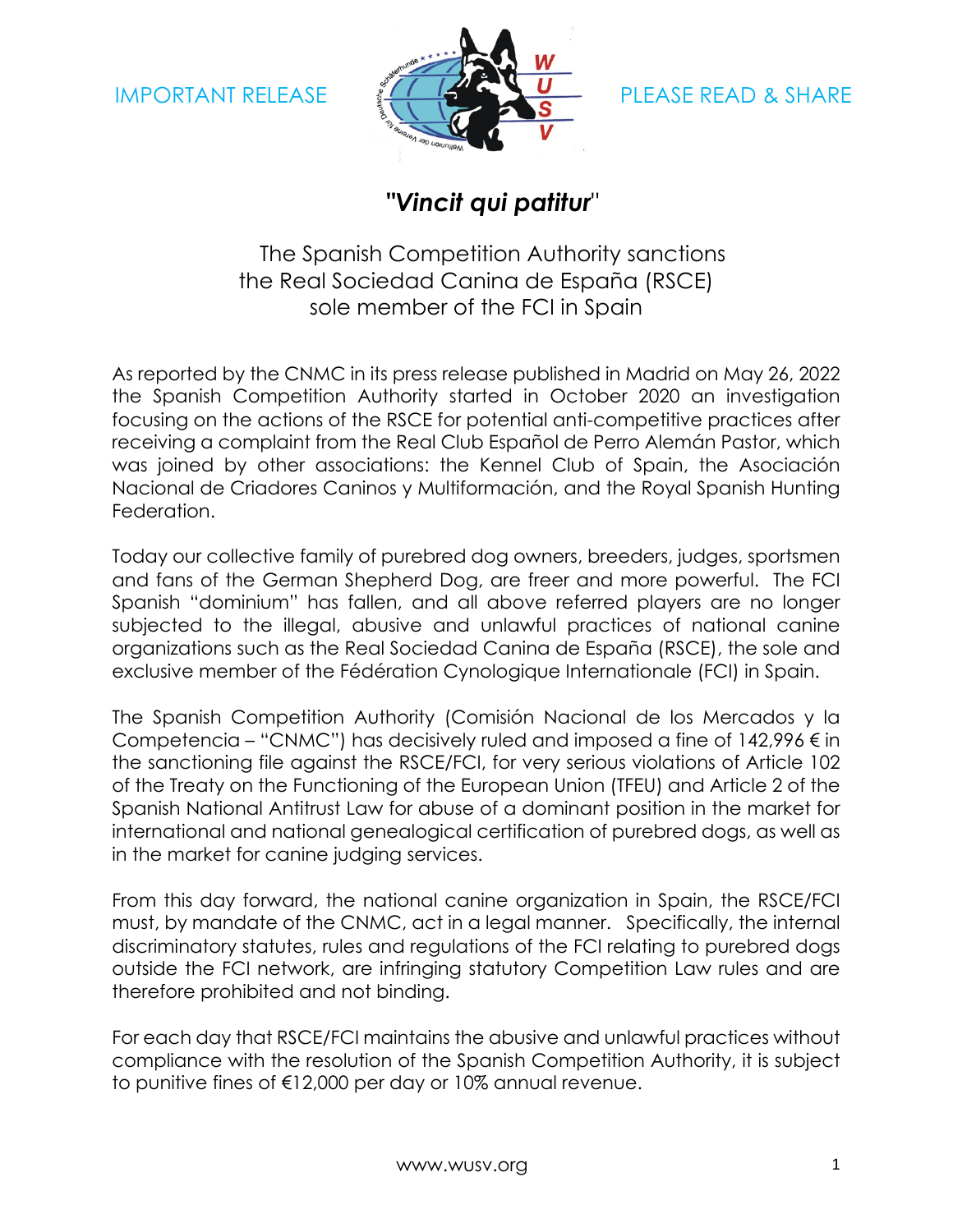

These are some of the most relevant and significant changes to which the RSCE/FCI is subject:

- i. RSCE/FCI must facilitate access to export pedigrees for recognized purebred dogs and breeders outside the FCI network who request an export pedigree certificate. This must be done without forcing dog owners and breeders to register the dogs in the stud books of the FCI member.
- ii. RSCE/FCI must not prevent judges of the RSCE or any other FCI member organization from participating as judges in shows and trials of competing canine associations that are not members of the FCI network.
- iii. RSCE/FCI shall not enter into exclusive non-competition agreements with collaborating clubs which place any barriers or excluding limitations on canine organizations with the objective of closing the market.
- iv. Purebred dogs outside the FCI network shall not be devalued or discriminated by the RSCE/FCI. Removing the history and track record of dogs (i.e., ancestral data, titles earned) registered and earned outside of the FCI is prohibited.

The investigation and subsequent resolution issued by the CNMC has revealed the following:

- The RSCE/FCI has been abusing its market power for more than 11 years in an uninterrupted manner and with a clear, deliberate, directed and precise strategy for the total and complete closure of the relevant markets to competing national canine organizations and a strategy of exclusion of any potential competitors, without any justification for improving the quality of the products and services offered by the RSCE/FCI to breeders and consumers.
- This national and international unlawful behavior has resulted in very serious effects and economic damages to the consumers of the products and services of genealogical certification and related activities, as well as to the competing canine organizations, as is the case of the Real CEPPA/WUSV.